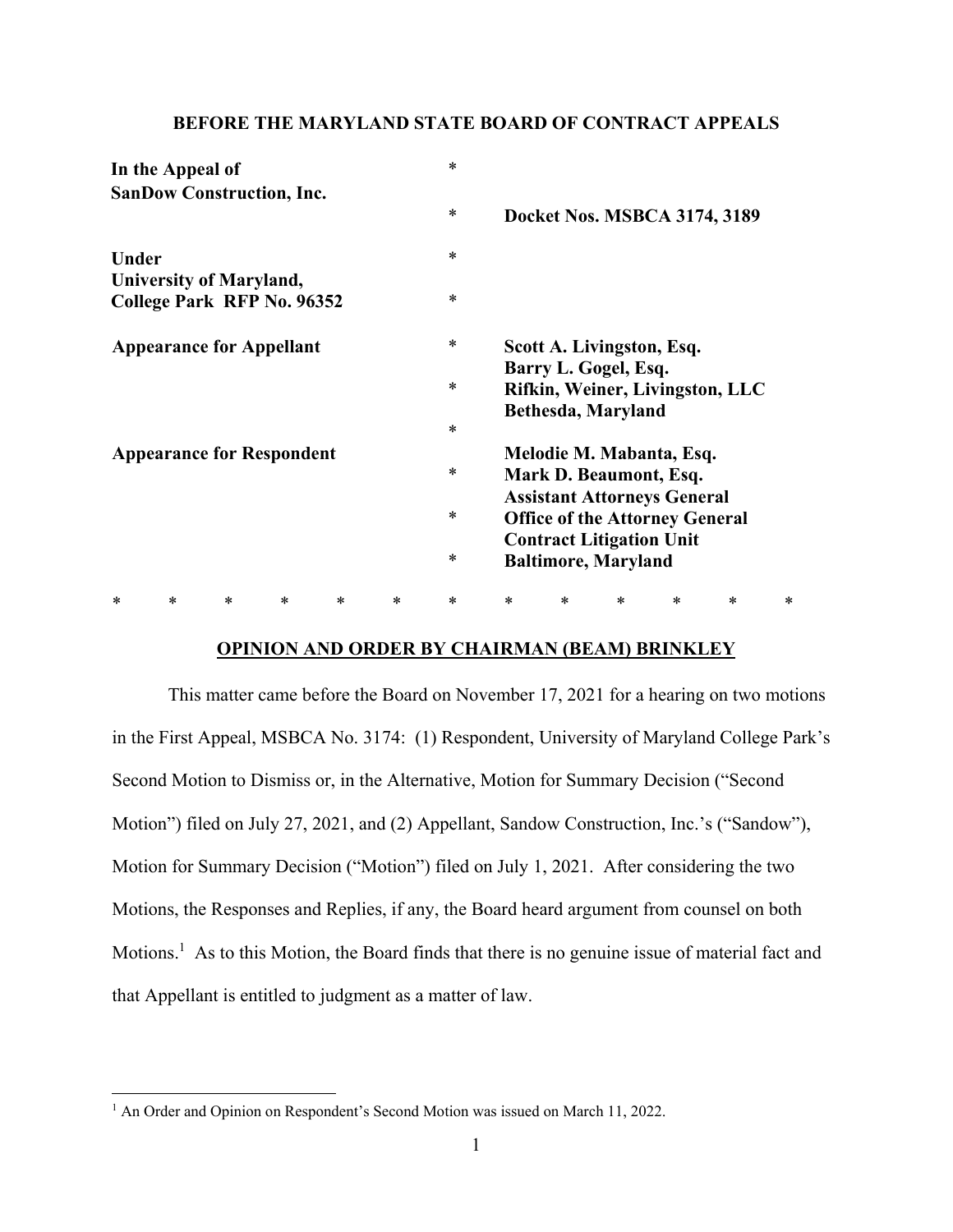#### **UNDISPUTED FACTS**

On July 1, 2020, Respondent issued a Request for Proposals No. 96352 for On-Call

General Contracting Services for Small Projects ("RFP").<sup>2</sup> Appellant, a certified Minority

Business Enterprise ("MBE"), submitted its Proposal and was informed on or about February 11,

2021 that it did not satisfy the technical requirements of the RFP because its key personnel did

not meet the five  $(5)$  year minimum experience requirements set forth in the RFP.<sup>3</sup>

Section 4, Evaluation Criteria, of the RFP requested information relating to the

"Proposer's Personnel." Subsection (a) set forth the Minimum Requirements of the proposer's

"Key Personnel" and required offerors to complete a separate "Key Personnel Form" for one

Project Coordinator, two Project Managers, and two Field Superintendents. For the Project

Manager, the Minimum Requirements were set forth as follows:

Minimum Requirements:

High school graduation or GED equivalency required. **Minimum of five (5) years' experience in scientific research, teaching facilities, occupied and/or educational setting, and general construction/renovation projects.** Considerable knowledge of construction materials, procedures, method and equipment. Knowledge of safety hazards and OSHA requirements. Ability to interpret contracts plans and specifications for subcontractors.

(emphasis added). Similarly, for the Field Superintendent, the Minimum Requirements

were set forth as follows:

Minimum Requirements:

High school graduation or GED equivalency required. **Minimum of five (5) years' experience in scientific research, teaching facilities, occupied/institutional settings, and general construction/renovation projects.** Considerable knowledge of construction materials, procedures, method and equipment. Knowledge of safety

<sup>&</sup>lt;sup>2</sup> Pursuant to MD. CODE ANN., EDUC., §12-112(a), except as provided in §11-203 of the SF&P Article, the University System of Maryland is exempt from Division II of the SF&P Article (*i.e*., the Procurement Law). As such, its procurement process is not subject to COMAR; instead, the University System of Maryland has adopted its own Policies and Procedures for regulating its procurements.

<sup>&</sup>lt;sup>3</sup> Despite being advised that its Proposal did not satisfy the technical requirements, Appellant's Proposal was nevertheless ranked 11<sup>th</sup> out of the 24 proposals received. The RFP provides that Respondent "anticipates making multiple awards" to contractors, but the record is not clear as to how many proposals were approved for award.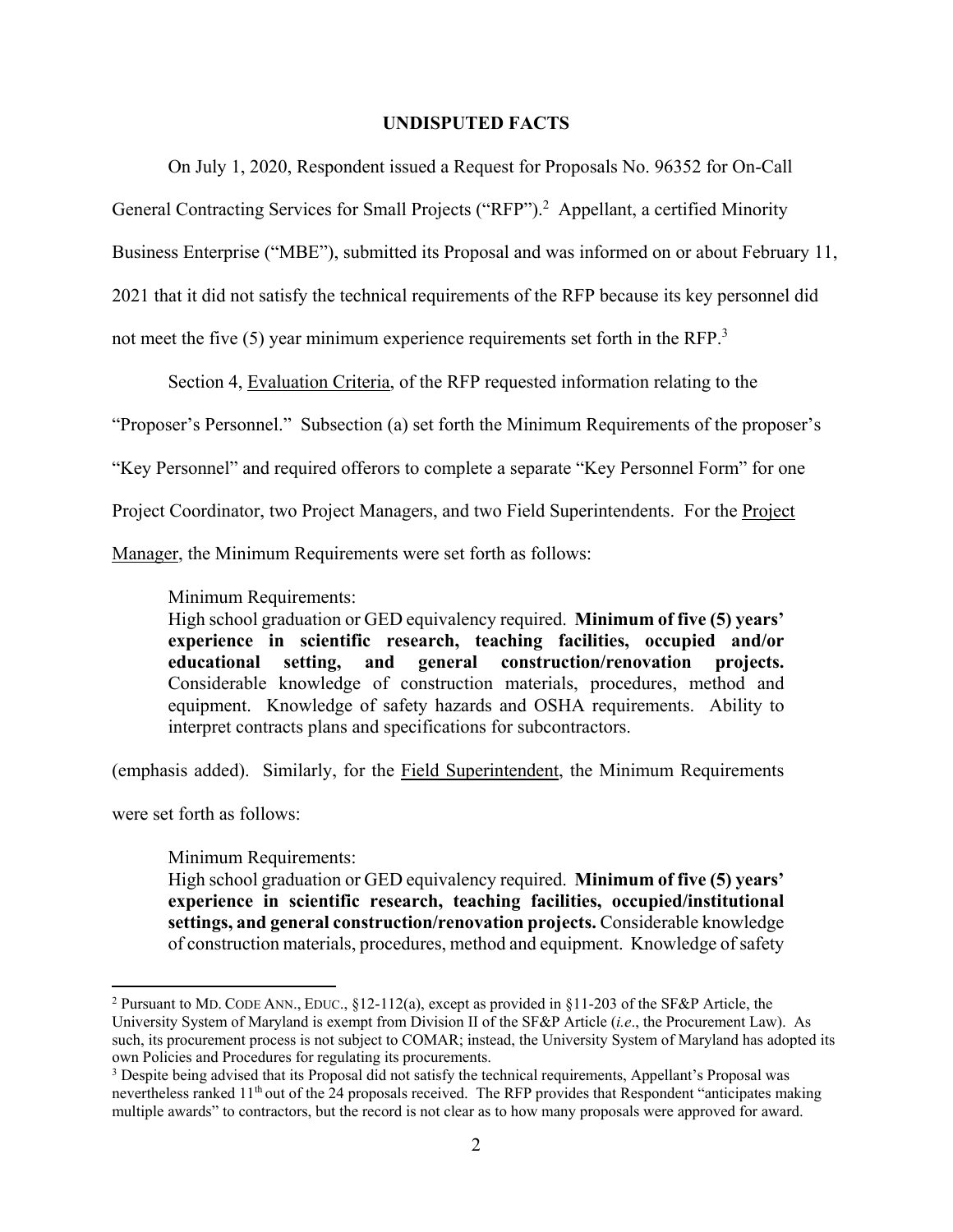hazards and OSHA requirements. Ability to interpret contracts plans and specifications for subcontractors.

(emphasis added). In addition to these Minimum Requirements, Proposers were instructed to

provide the following information for all Key Personnel:

- 1. Educational background, including degrees/certifications received.
- 2. Work experience with the proposing firm, including duration of employment, with dates, and position(s) held;
- 3. Work experience with prior employers, including duration of employment, with dates, and position(s) held.
- 4. **Specific project experience which is similar to the work to be done under this contract** and the role this person played in each selected project. **A minimum of three (3) projects are to be listed for each person.** A brief description of the project should be given (if not provided elsewhere in the technical proposal) inclusive of type of work performed (i.e., renovation, new construction, additions, etc.), dollar volume of project, contract method (GM, GC, DB, etc.) job schedule.

(emphasis in original).

On March 1, 2021, Appellant filed a protest ("Protest") with the procurement officer

("PO") alleging that Respondent "ignored clear indications of [Appellant's] key personnel

experience, and applied undisclosed criteria to the evaluation of [Appellant's] proposal." On

April 22, 2021, Respondent issued its Final Decision denying the Protest, and Appellant filed

this Appeal (*i.e*., MSBCA No. 3174) on April 30, 2021.

In its Final Decision, Respondent stated that "SanDow's Proposal did not show the minimum experience required for Project Manager and Field Superintendent." Respondent acknowledged that "Mr. Auslander's Key Personnel Form indicated over 35 years of construction experience, and Mr. Kaschak's Key Personnel Form indicated over 29 years of experience." Respondent ultimately concluded that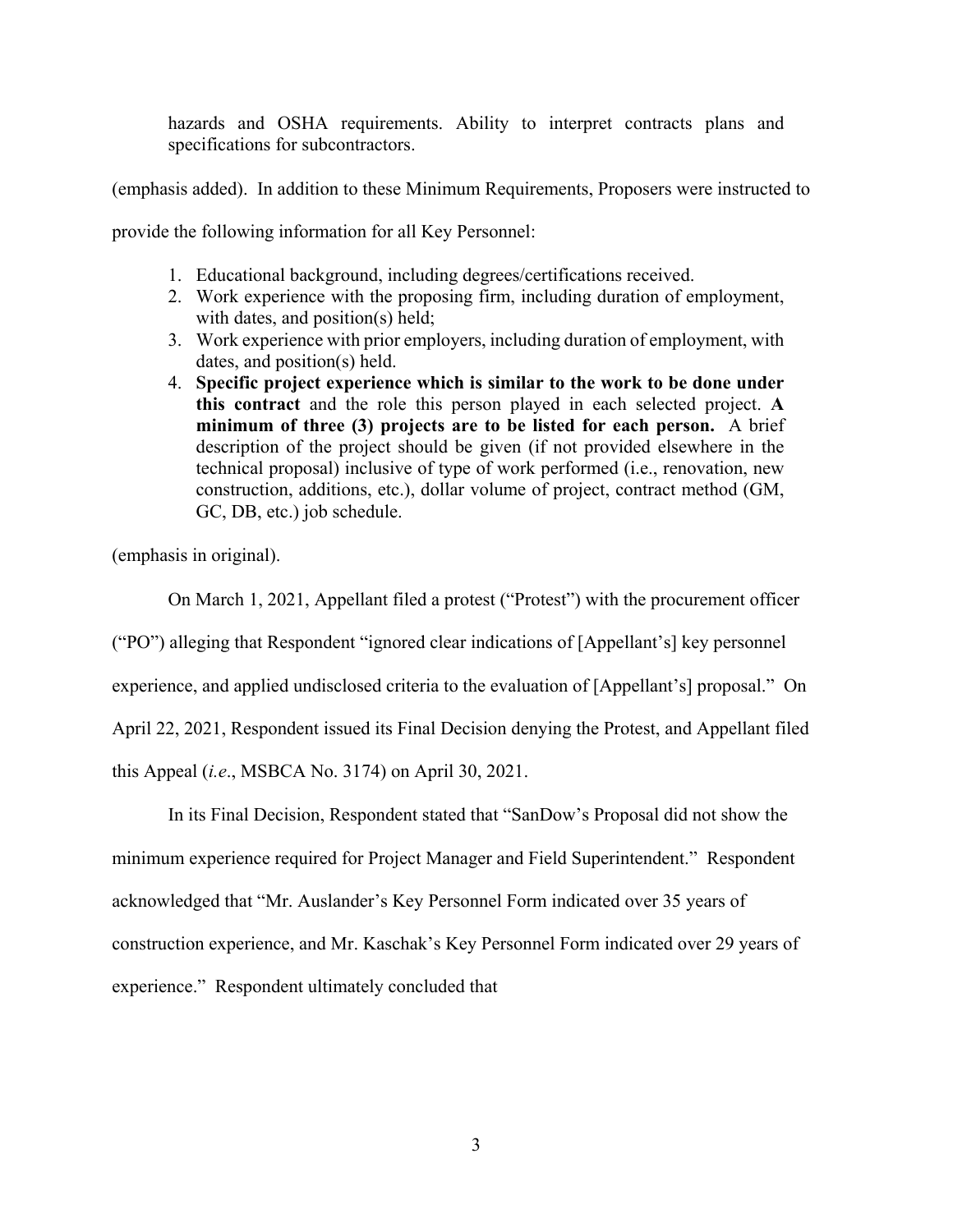SanDow's proposal showed that Alan Auslaender **had three years' experience as a Project Manager**, and other non-Project Manager experience. For Jerry Kaschak, SanDow showed **only three years' experience as a Superintendent**. The information provided by SanDow in its proposal did not meet the minimum requirements set forth in the RFP.

(emphasis added).4

On June 16, 2021, the Board held a hearing on Respondent's Motion to Dismiss, or in the Alternative, Motion for Summary Decision ("First Motion"). At this hearing, Respondent's counsel was questioned regarding "what minimum qualifications did [Respondent] find the project manager and superintendent didn't have?" Respondent's counsel responded that "[t]hey didn't have five years of experience as project manager or five years of experience as a field superintendent." When asked "[w]here in the RFP does it require a project manager to have five years experience as a project manager," Respondent's counsel was unable to point to any specific language in the RFP that sets forth this criteria, other than to state that "I think that's what that language says, and if there was some confusion about that, then a question should have been asked about that."

Toward the end of the hearing, Appellant's counsel orally moved for summary decision in its favor. The Chairman responded that although oral motions for summary decision are allowed under COMAR 21.10.05.06B(1), the Board was nevertheless requesting that he submit his dispositive motion in writing so that Respondent would have a full and fair opportunity to respond. Respondent's First Motion was denied on June 16, 2021.

On July 1, 2021, Appellant filed, in writing, the oral Motion for Summary Decision it had made at the June 16, 2021 hearing. The next day, Appellant filed a Motion to Shorten Time for

<sup>&</sup>lt;sup>4</sup> Appellant asserted several bases for its Protest, and Respondent addressed each of these in its Final Decision Letter. However, at the hearing on Respondent's first Motion to Dismiss, or in the Alternative, for Summary Decision, Respondent's counsel conceded that Appellant's alleged failure to satisfy the minimum requirements was the sole basis of Respondent's determination to reject Appellant's Proposal.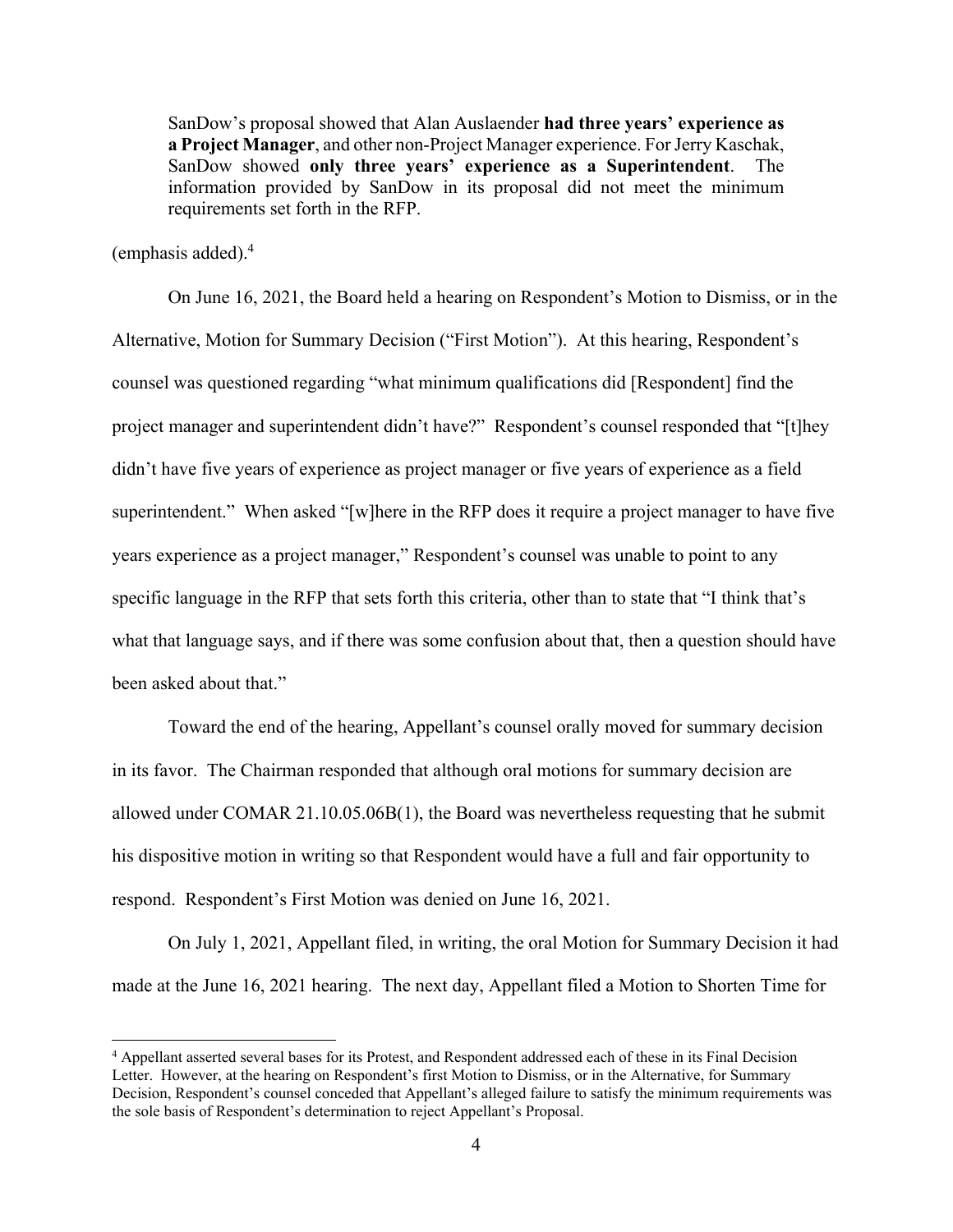Respondent to respond. On July 6, 2021, Respondent filed a Response opposing the Motion to Shorten Time. On July 7, 2021, Appellant filed a Reply, and the Board then issued an Order requiring Respondent to file its response to Appellant's Motion for Summary Decision "on or before July 12, 2021." To date, Respondent has not filed a written Response to the Motion.

On November 17, 2021, the Board held a hearing on Respondent's Second Motion and Appellant's Motion. Even though Respondent had not filed a written Response opposing the Motion, the Board nevertheless allowed Respondent's counsel to argue in opposition thereto. In arguing that the Motion should be denied, Respondent's counsel simply re-asserted her objection based on the Board's lack of jurisdiction, asserted that there was a dispute of material fact regarding SanDow's key personnel experience, and asserted that Appellant had requested relief that the Board was unable to grant.

#### **DECISION**

In Appellant's Motion, Appellant argued that it was entitled to judgment as a matter of law because there was no genuine dispute of material fact that Respondent applied evaluation factors and minimum qualifications that were not expressly stated in the RFP. Appellant asserts that the RFP did not expressly state or require that the proposed Project Manager have five years of experience working as a Project Manager, or that the proposed Field Superintendents have five years of experience working as Superintendents. According to Appellant, Respondent's conclusion, that the "information provided by [Appellant] in its proposal did not meet the minimum requirements set forth in the RFP," was based on her misapplication of minimum requirements that were not actually set forth in the RFP.

We agree. We do not find any language in the RFP that expressly requires that a Project Manager must have a minimum of five years of experience as a project manager. Likewise, we

5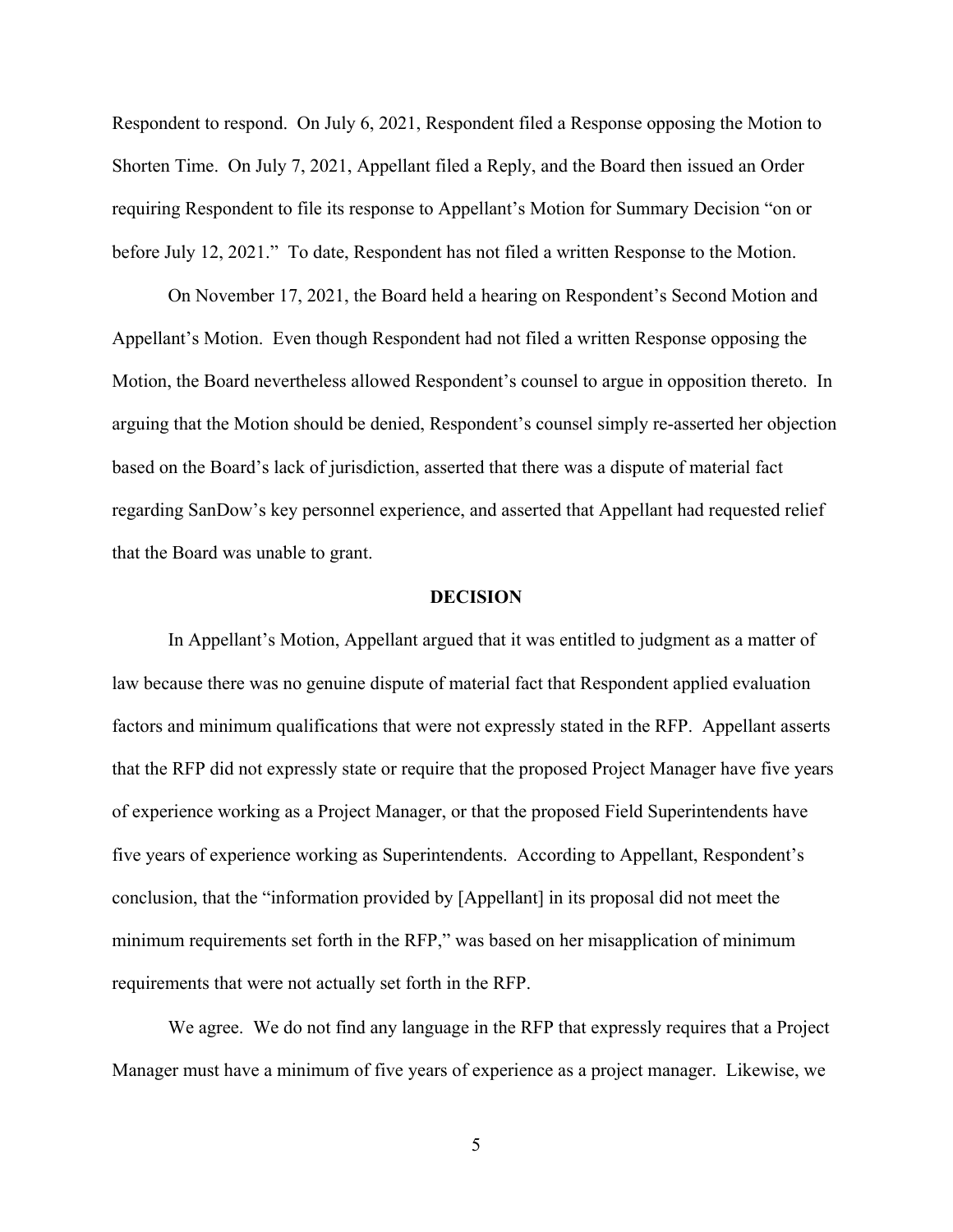find no language in the RFP that expressly requires a Field Superintendent to have a minimum of five years of experience as a field superintendent. Likewise, there is nothing in the Key Personnel Form that requires a minimum of five years' experience working in these capacities.

The only requirement for a minimum of five years' experience is for the more generalized experience in "scientific research, teaching facilities … and general construction/renovation projects." Had this specific criteria for five years' experience as a Project Manager, and five years' minimum experience as a Field Superintendent, been expressly stated as a minimum requirement in the RFP's Evaluation Criteria, Appellant would have been able to provide any information it had that might satisfy this requirement, or, if necessary, select different key personnel.

We conclude that the evaluation of Appellant's Proposal, and its rejection thereof, was clearly based on factors not included in the RFP, which is a violation of COMAR  $21.05.03.03A(5).$ <sup>5</sup> Appellant's Protest is affirmed.

Accordingly, it is this  $11<sup>th</sup>$  day of March, 2022 hereby:

ORDERED that Appellant's Motion for Summary Decision is GRANTED; and it is further

ORDERED that a copy of any papers filed by any party in a subsequent action for judicial review shall be provided to the Board, together with a copy of any court orders issued by the reviewing court.

 $\frac{1}{\sqrt{S}}$  Bethamy B. Brinkley, Esq. Chairman

<sup>&</sup>lt;sup>5</sup> COMAR 21.05.03.03A(5) provides that "[f]actors not specified in the request for proposals may not be considered."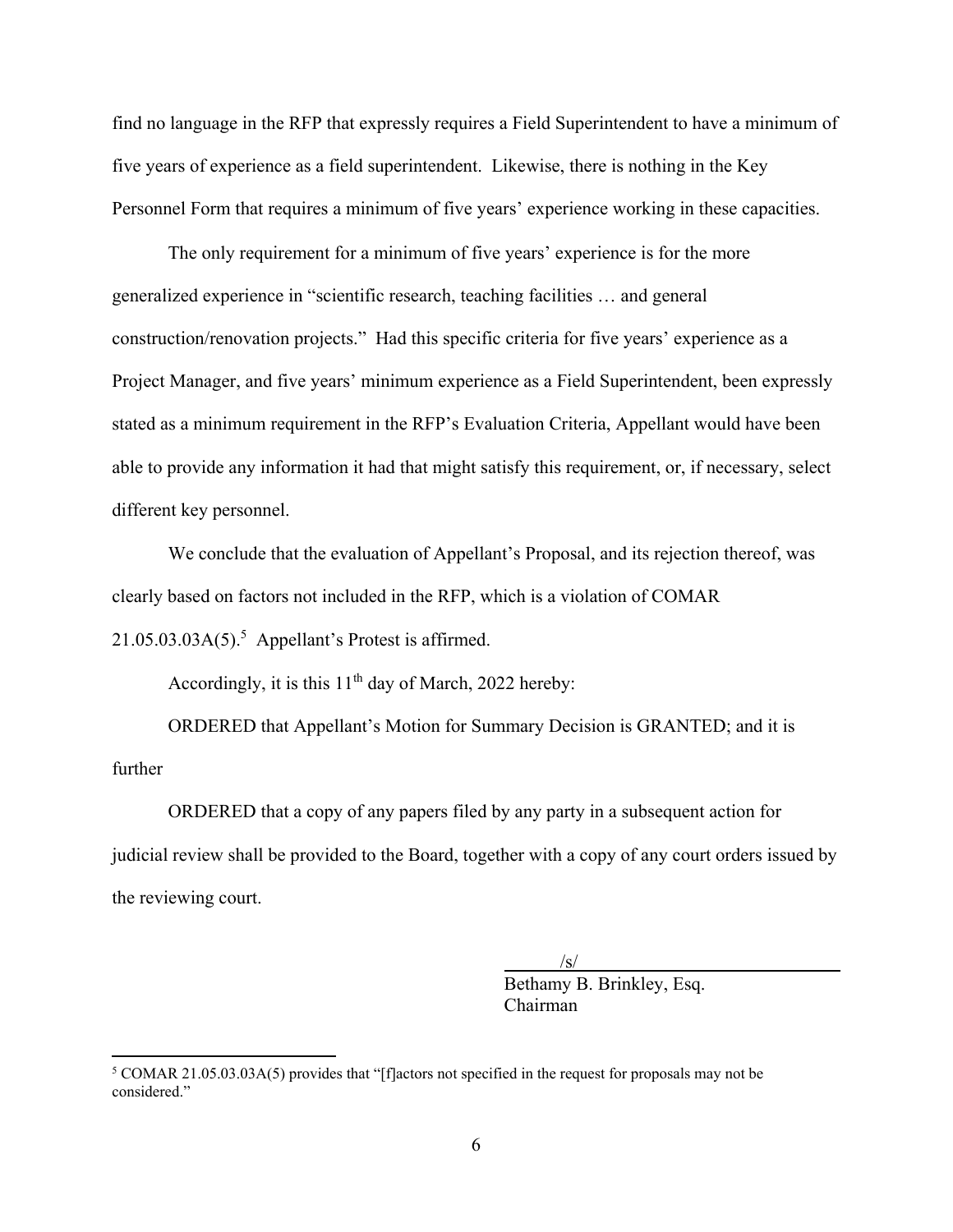I concur:

 $/$ s/ Michael J. Stewart, Jr., Esq. Member

 $/$ s/

Lawrence F. Kreis, Jr., Esq. Member